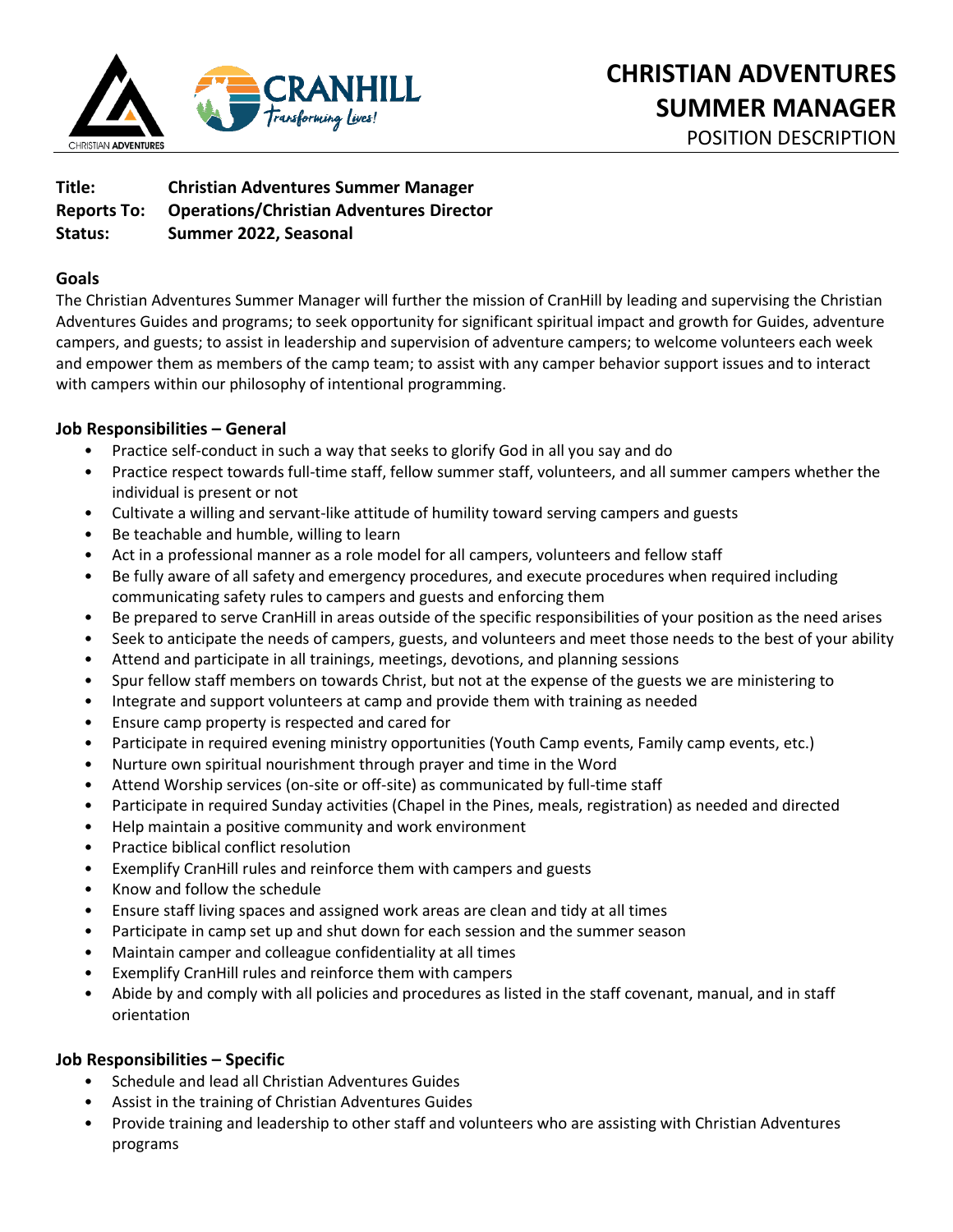- Supervise and maintain the appearance, cleanliness, organization, and safety of Christian Adventures basecamp, vehicles, and equipment
- Assist with all the duties and responsibilities of the Christian Adventures Guides
- Work with the Program Director regarding any off-site adventure activities with Youth Camps
- Work with Guest Services Manager regarding any off-site adventure activities for Guest Groups
- As a working supervisor, perform and assist with all duties and responsibilities of Waterfront and Adventure Staff
- Lead and facilitate outdoor adventure trips and activities, including backpacking, rock climbing, mountain biking, day hiking, road cycling, paddling, team building, and service projects for youth and adults
- Be responsible for group safety and care
- Teach skills technique and safety
- Lead or assist groups in devotions and/or Bible Studies
- Prepare, clean, and maintain all gear and equipment used during an adventure
- Plan, buy, prepare, and package group food for all trips
- Make sure all CA policies and local laws are adhered to
- Drive groups to activities
- Provide a safe environment during all activities
- Perform other duties, as required by Christian Adventures Director and/or Head Guide
- Other duties as assigned

### **Qualifications**

- Strong, maturing faith in and relationship with Jesus Christ as Lord and Savior
- Passion for the CranHill mission of being a ministry through which God is transforming lives into the image of Christ
- Must have a teachable attitude and a willingness to learn
- Preferably 21 years old, but must be at least 18 years old
- Must be available between Late May and August 23, 2021
- Must have a current and valid driver's license
- Previous experience with outdoor adventure pursuits is preferred
- Have good communication skills
- A desire to work with children, and people in general

### **Special Conditions**

This is a residential position. Accommodations will be provided for the duration of the contract and most meals will be provided while camp is in session.

# **Essential Functions**

CranHill summer staff will be expected to:

- Be able to identify emergency situations, either by seeing them happen, hearing cries for help, or hearing the emergency alert siren and bell.
- Have the strength, endurance, and physical skills to respond quickly and appropriately to emergency situations, according to written emergency procedures and plans, which may include calling for help, running distances up to a half-mile, and watching to see if campers are responding appropriately.
- Be able to demonstrate or participate in camp activities as they supervise and instruct campers: this will require the ability to walk, sit, climb, kneel, crouch, stoop, and stand.
- Be able to move items (such as canoes, backpacking equipment, bicycles, trailers, and more) around in the program areas: this will require the strength and mobility to push, pull, lift, and carry items up to 50 pounds.
- Possess the strength and stamina to supervise what campers are doing when in close proximity, and the ability to hear what campers are saying when nearby, but not necessarily within direct visual contact. Stamina includes the ability to remain alert, friendly, courteous, and patient for the duration of the staff member's time at camp.

### **Applications**